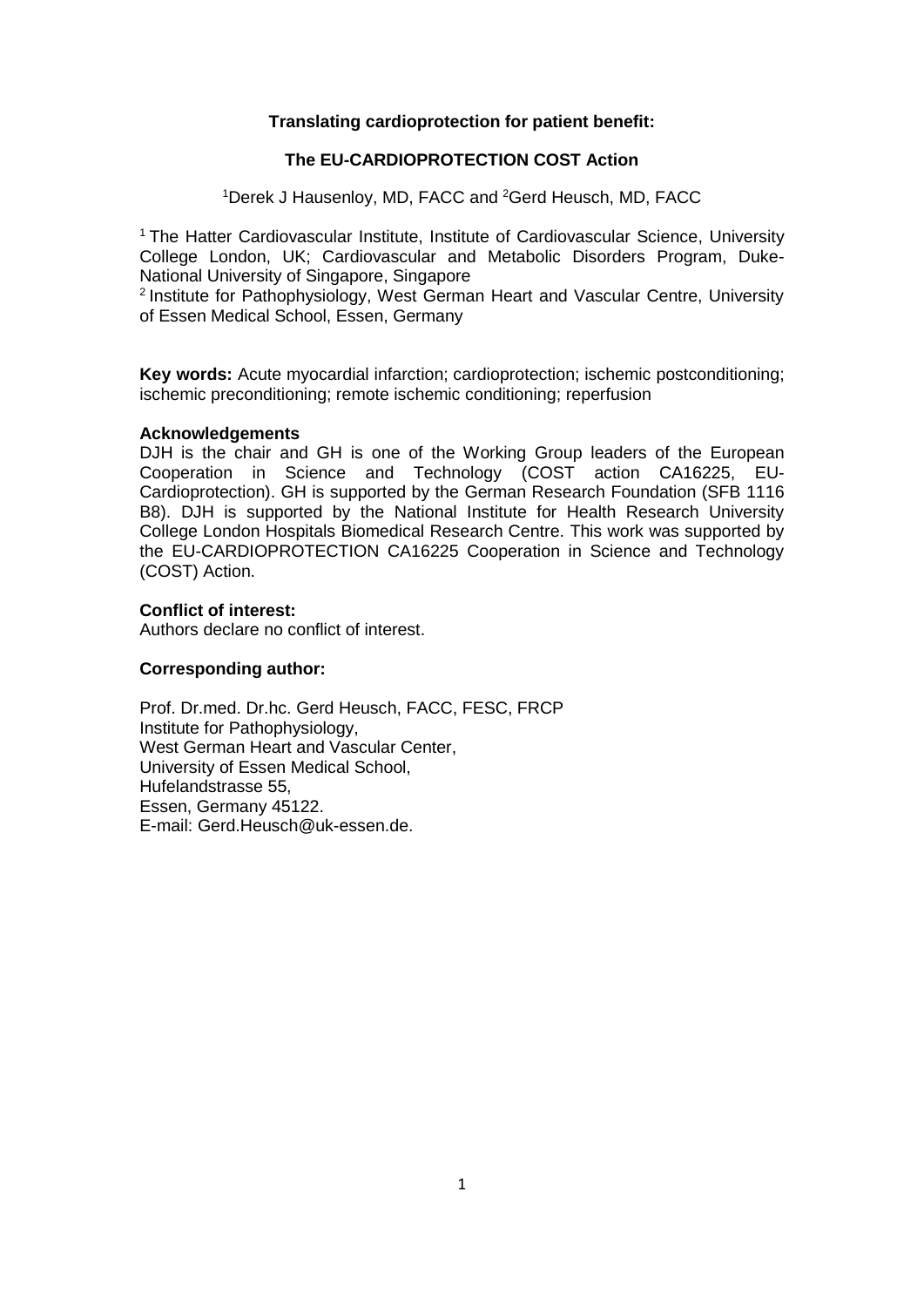Acute myocardial infarction and the subsequent development of heart failure are among the leading causes of death and disability globally. The most effective treatment for limiting infarct size and preventing subsequent heart failure is timely interventional or surgical reperfusion but even then, mortality and morbidity remain significant. Accordingly, new treatments are required but the translation of adjunct cardioprotection to clinical practice has been largely disappointing so far. Reasons for such poor translation and novel strategies are addressed in the ongoing European Union (EU)-CARDIOPROTECTION Cooperation in Science and Technology (COST) Action (CA16225).

The EU COST has run since 1971 and supports trans-national cooperation across Europe. It provides 4 years' funding for the creation of research networks (COST Actions) and funds workshops, conferences, training schools, short-term scientific missions, and dissemination activities. COST Actions offer a multidisciplinary platform for collaboration among scientists across Europe (and beyond) and facilitate advancements in research and innovation. The EU-CARDIOPROTECTION COST Action comprises a research network of 32 European Union countries, whose overall research objective is to improve the translation of cardioprotection from the experimental setting to the clinical arena [\(www.cost.eu/actions/CA16225\)](http://www.cost.eu/actions/CA16225). It is organized into 4 Working Groups with specific research aims (see **Fig. 1**).

## **Working Group 1 - NEW TARGETS**

COST Action aims to identify novel signaling pathways and therapeutic targets of cardioprotection both within and outside the cardiomyocyte. There is a series of articles in a Cardiovascular Research Spotlight Issue 'Cardioprotection beyond the cardiomyocyte', which highlight non-cardiomyocyte targets, such as the coronary circulation (1), immune cells (2), innate immunity (3), circulating hematopoietic cells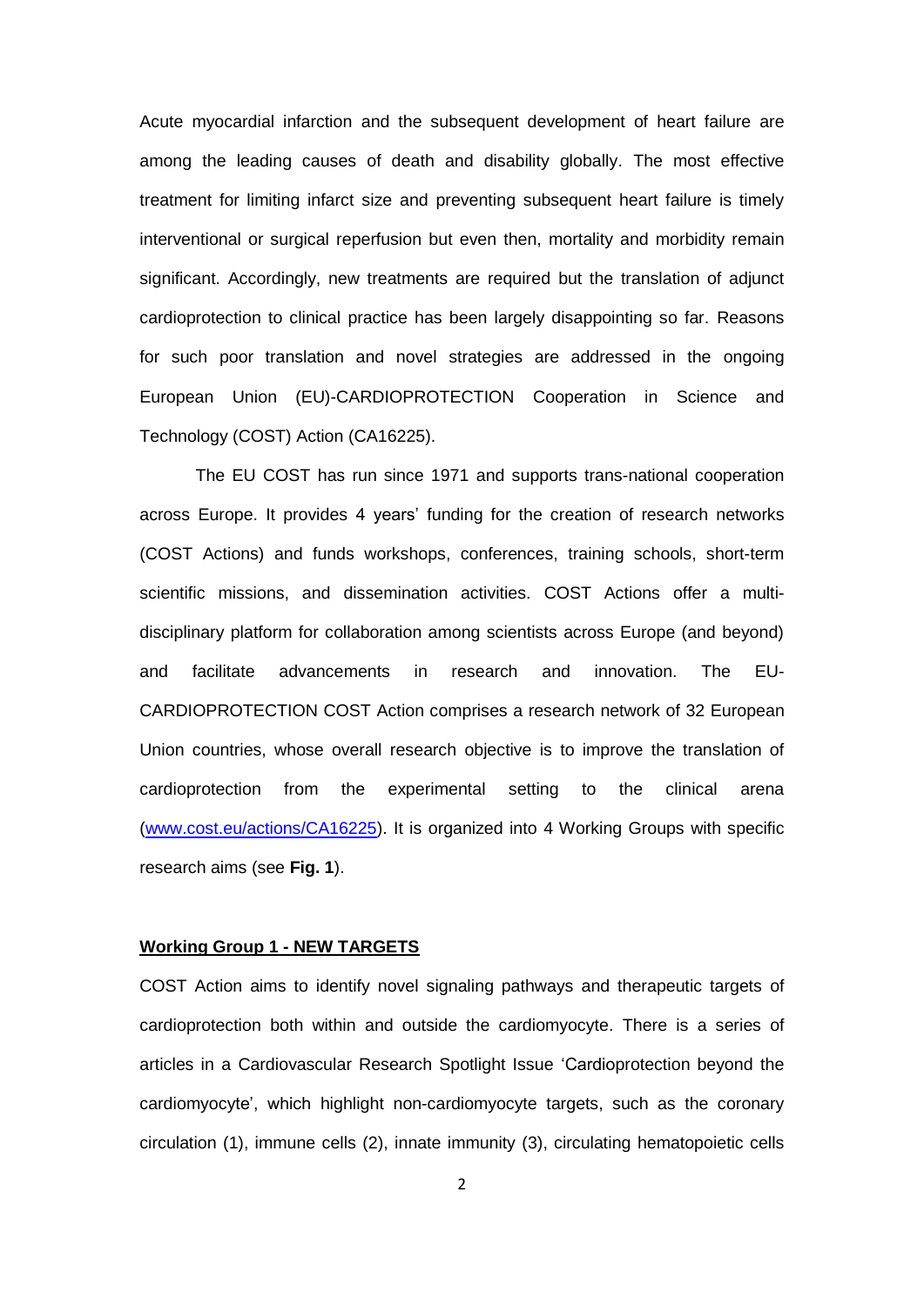and extracellular vesicles (4), and the cardiac innervation (5). A special issue in International Journal of Molecular Sciences 'Novel molecular targets for cardioprotection' will showcase novel signaling pathways and therapeutic targets for cardioprotection. Whereas many experimental studies rely on a reductionist strategy focused on a single signaling pathway or target, the working group aims to use innovative unbiased multi-omics strategies and network bioinformatics analyses to identify new signaling pathways and targets for cardioprotection.

#### **Working Group 2 - COMBINATION THERAPY**

Most experimental cardioprotection studies have been directed to one particular signaling pathway or target. However, acute myocardial infarction is a complex phenomenon which involves not only cardiomyocytes, but also coronary microvasculature, nerves, immune and circulating blood cells, and extracellular vesicles. Working group 2 aims to identify multi-target therapies directed to multiple signaling pathways and end-effectors both within and outside the cardiomyocyte that can be used in combination to achieve additive and/or synergistic cardioprotective effects. A roadmap for synergistic multi-target therapies as a more effective strategy for translating cardioprotection to patient benefit has just been published in JACC (6).

#### **Working Group 3 – CONFOUNDERS**

Experimental studies mostly use healthy and young animal models with acute coronary ligation, whereas most patients suffering myocardial infarction are middleaged or elderly, have co-morbidities (such as diabetes, hyperlipidemia, hypertension), and are on multiple medications all of which may impact on the efficacy of cardioprotection. Working group 3 aims to identify key co-morbidities and co-medications which impact on cardioprotection and the mechanisms underlying their interference.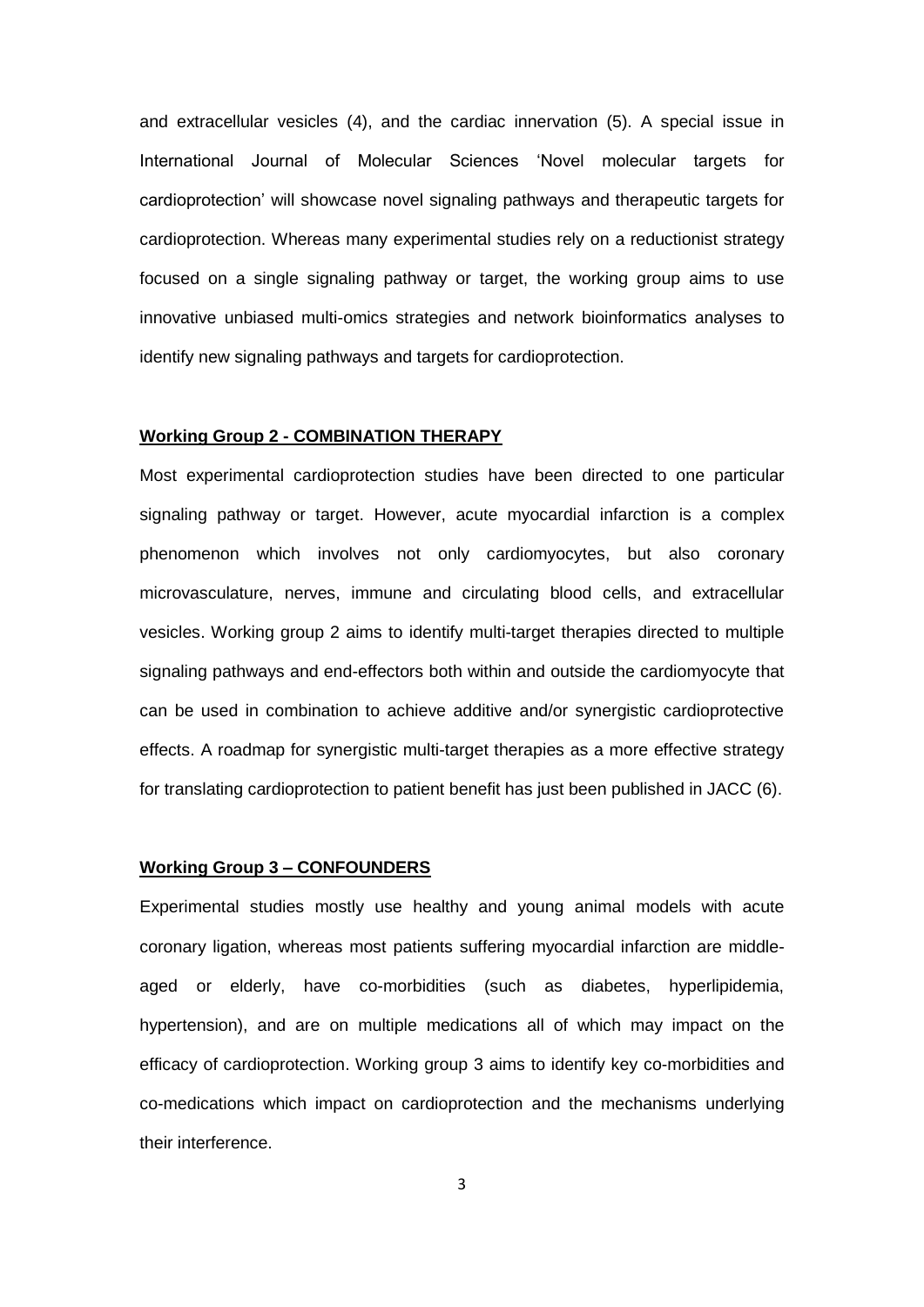#### **Working Group 4 - CONSORTIUM**

Most cardioprotective therapies which have failed in the clinical setting did not provide robust cardioprotection in the experimental setting. This lack of robustness is attributed to methodological limitation such as lack of randomization, non-blinded treatment allocation and data analysis, failure to standardize acute myocardial ischemia and reperfusion protocols, and lack of rigor in statistical analysis. Working group 4 has provided a detailed cook-book of practical guidelines to improve rigor and reproducibility of experimental and clinical cardioprotection studies (7). Eventually, a European Cardioprotection Consortium (ECC) for multi-center experimental testing of novel cardioprotective therapies in a randomized controlled and blinded manner, using clinically relevant small/large animal AMI models will be set up, in part following the NIH-sponsored CAESAR network.

#### **COST Action networking activities** (see **Fig. 1**):

- **Scientific Meetings:** Bi-annual Scientific Meetings have been held in Brussels, Vienna, Santorini, and Kragujevac to provide a forum for COST members and others to disseminate and share knowledge pertinent to cardioprotection. Leading researchers from Europe and worldwide have been invited to provide their expert input.
- **Training Schools:** Training schools are organized on topics relevant to cardioprotection research, such as multi-omics strategies and choice of clinically relevant animal models with co-morbidities and co-medications. In 2019, COST Action will participate in the European Society of Cardiology Council of Basic Cardiovascular Science Summer School by organizing sessions relevant to cardioprotection.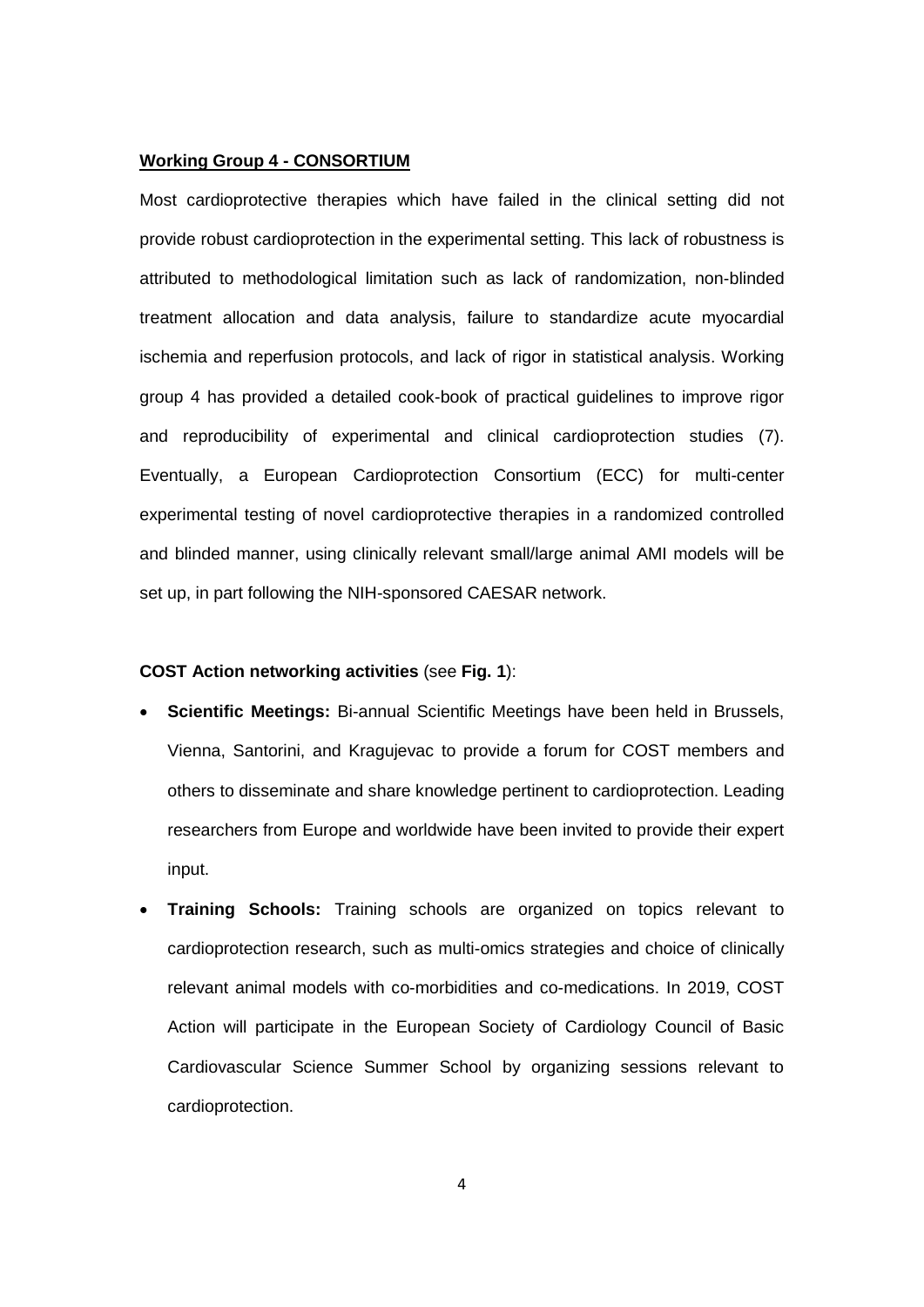- **Short-Term Scientific Missions:** COST Action has so far funded 20 early career investigators to learn new research techniques and gain valuable knowledge and research experience in other European partner laboratories.
- **Communication and Dissemination Activities:** COST Action communicates its activities through its website [www.cardioprotection.eu.](http://www.cardioprotection.eu/) Working groups have published original articles, reviews and position papers. COST Action has sponsored joint scientific sessions relevant to cardioprotection at the International Society of Heart Research-European Section annual scientific meeting.
- **Conference Grants:** These grants enable PhD students and early career investigators from less research-intensive European partner countries to attend international conferences to present their research.

In summary, COST Action has put in place a pan-European research network of leading experts and young investigators in cardioprotection to develop new strategies for finding innovative and more effective approaches to cardioprotection, so as to improve their translation for patient benefit.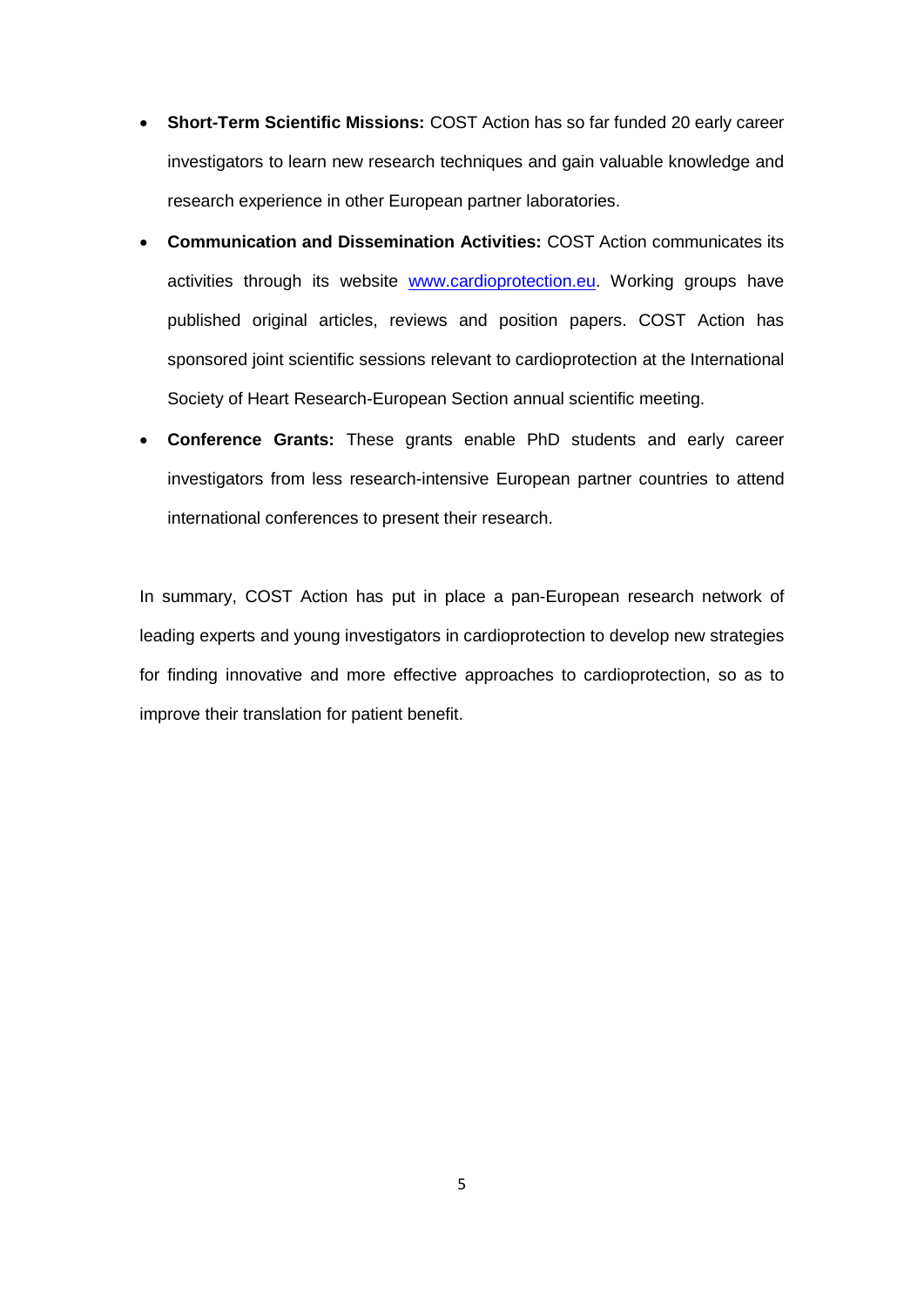#### Reference List

- 1. Hausenloy DJ, Chilian W, Crea F et al. The coronary circulation in acute myocardial ischaemia/reperfusion injury - a target for cardioprotection. Cardiovasc.Res. 2018. Nov 14. doi: 10.1093/cvr/cvy286. [Epub ahead of print]
- 2. Andreadou I, Cabrera-Fuentes HA, Devaux Y et al. Immune cells as targets for cardioprotection: New players and novel therapeutic opportunities. Cardiovasc.Res. 2018.
- 3. Zuurbier CJ, Abbate A, Cabrera-Fuentes HA et al. Innate immunity as a target for acute cardioprotection. Cardiovasc.Res. 2018. Dec 21. doi: 10.1093/cvr/cvy304. [Epub ahead of print]
- 4. Davidson SM, Andreadou I, Barile L et al. Circulating haematopoietic cells and extracellular vesicles in acute cardioprotection. Cardiovasc.Res. 2018. Dec 24. doi.org/10.1093/cvr/cvy314
- 5. Hausenloy DJ, Botker HE, Ferdinandy P et al. Cardiac innervation in acute myocardial ischaemia/reperfusion injury and cardioprotection. Cardiovasc Res. 2018. In Press.
- 6. Davidson SM, Ferdinandy P, Andreadou I et al. Multi-target strategies to reduce myocardial ischemia/reperfusion injury. JACC 2018;73(1):89-99.
- 7. Botker HE, Hausenloy D, Andreadou I et al. Practical guidelines for rigor and reproducibility in preclinical and clinical studies on cardioprotection. Basic Res.Cardiol. 2018;113(5):39.